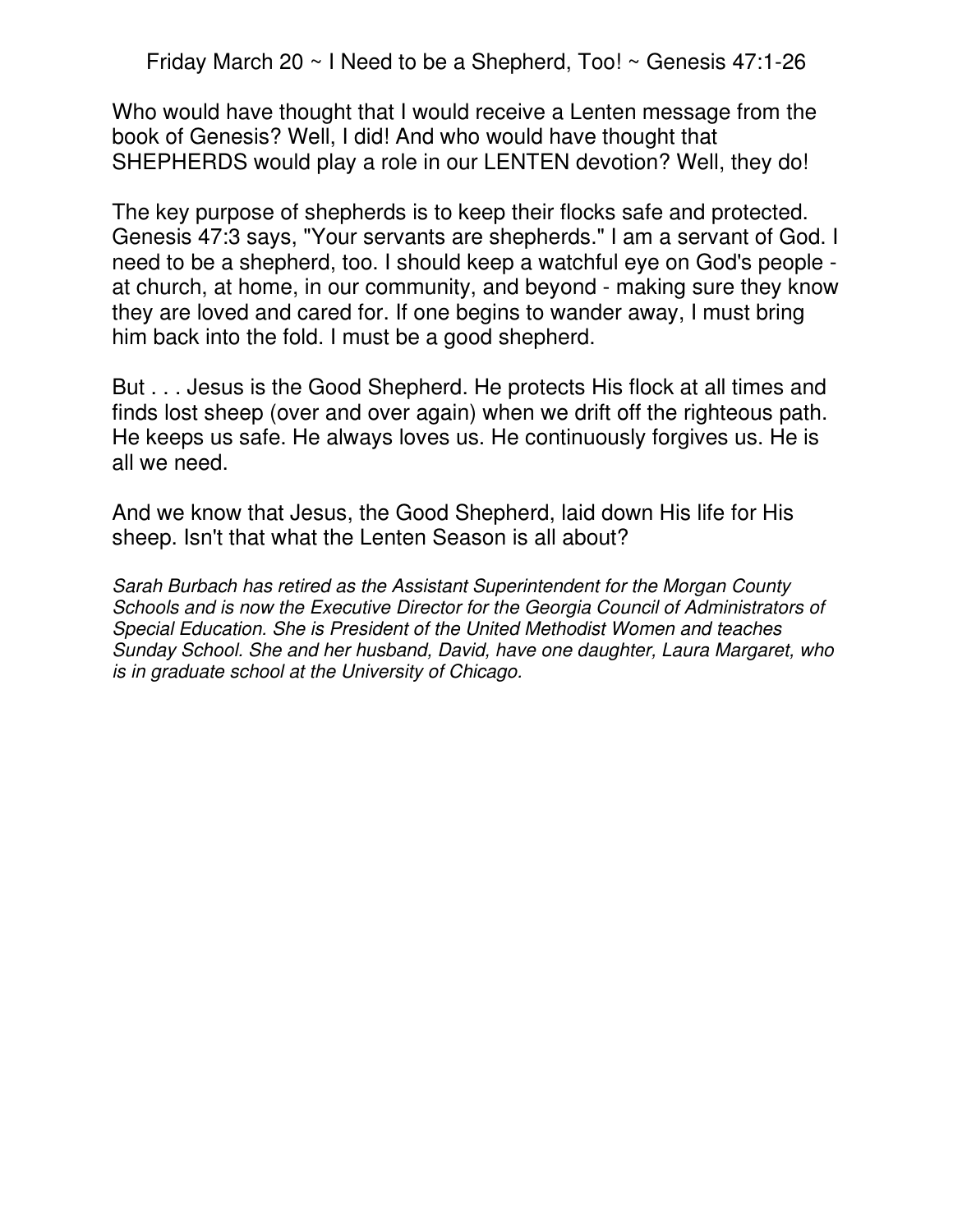## Genesis 47:1-26 New International Version (NIV)

**47** Joseph went and told Pharaoh, "My father and brothers, with their flocks and herds and everything they own, have come from the land of Canaan and are now in Goshen." **2** He chose five of his brothers and presented them before Pharaoh.

**<sup>3</sup>**Pharaoh asked the brothers, "What is your occupation?"

"Your servants are shepherds," they replied to Pharaoh, "just as our fathers were." **4** They also said to him, "We have come to live here for a while, because the famine is severe in Canaan and your servants' flocks have no pasture. So now, please let your servants settle in Goshen."

**<sup>5</sup>**Pharaoh said to Joseph, "Your father and your brothers have come to you, **6** and the land of Egypt is before you; settle your father and your brothers in the best part of the land. Let them live in Goshen. And if you know of any among them with special ability, put them in charge of my own livestock."

**<sup>7</sup>**Then Joseph brought his father Jacob in and presented him before Pharaoh. After Jacob blessed[a] Pharaoh, **8** Pharaoh asked him, "How old are you?"

**<sup>9</sup>**And Jacob said to Pharaoh, "The years of my pilgrimage are a hundred and thirty. My years have been few and difficult, and they do not equal the years of the pilgrimage of my fathers." **10** Then Jacob blessed[b] Pharaoh and went out from his presence.

**<sup>11</sup>**So Joseph settled his father and his brothers in Egypt and gave them property in the best part of the land, the district of Rameses, as Pharaoh directed. **12** Joseph also provided his father and his brothers and all his father's household with food, according to the number of their children.

## Joseph and the Famine

**<sup>13</sup>**There was no food, however, in the whole region because the famine was severe; both Egypt and Canaan wasted away because of the famine. **14** Joseph collected all the money that was to be found in Egypt and Canaan in payment for the grain they were buying, and he brought it to Pharaoh's palace. **15** When the money of the people of Egypt and Canaan was gone, all Egypt came to Joseph and said, "Give us food. Why should we die before your eyes? Our money is all gone."

**<sup>16</sup>**"Then bring your livestock," said Joseph. "I will sell you food in exchange for your livestock, since your money is gone." **17** So they brought their livestock to Joseph, and he gave them food in exchange for their